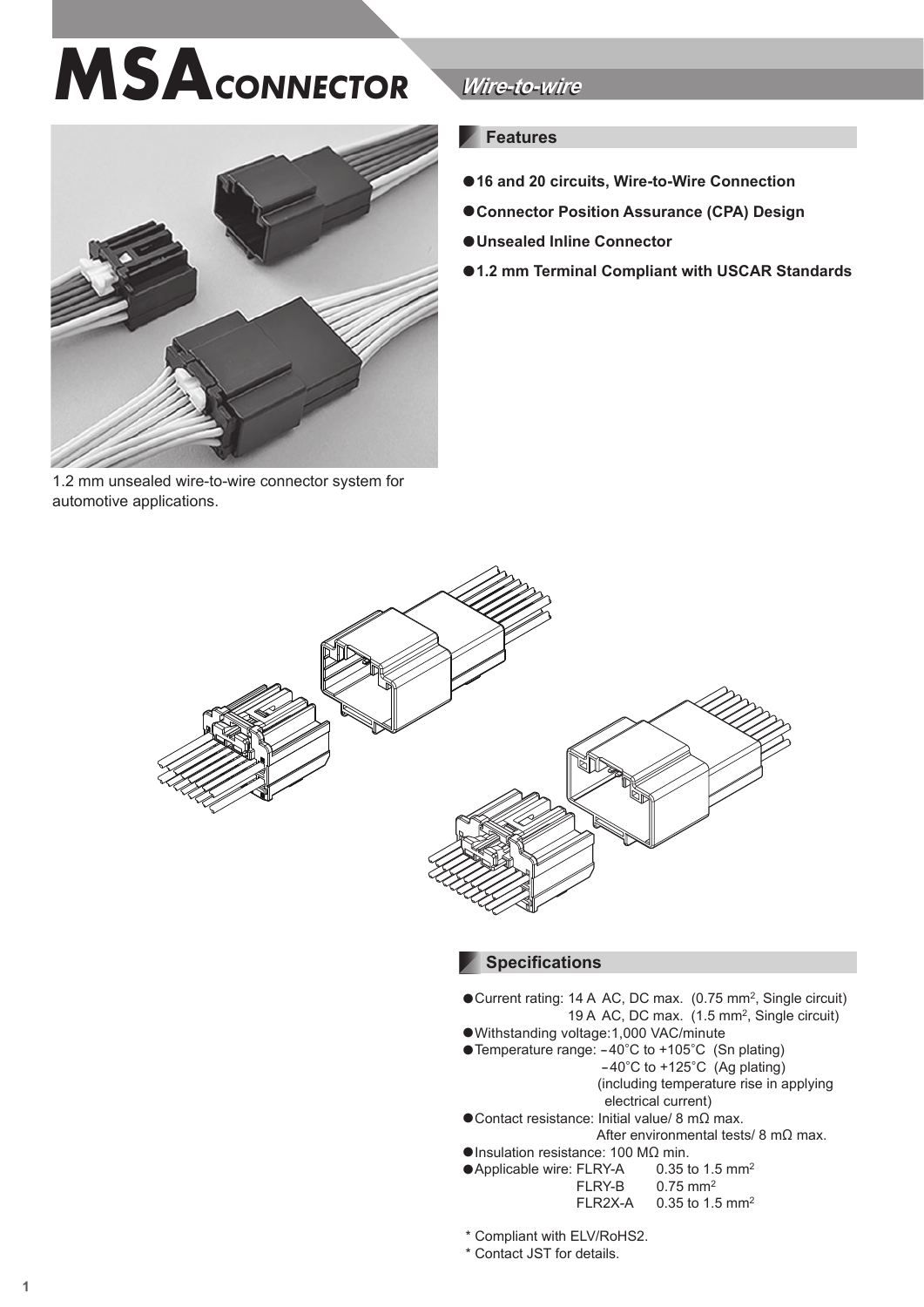# *MSA CONNECTOR*

#### **Female terminal**

1.83



|      | Model No                       | Applicable wire range     |                         |              |
|------|--------------------------------|---------------------------|-------------------------|--------------|
| Size |                                | Conductor<br>$\rm (mm^2)$ | Insulation O.D.<br>(mm) | $Q'$ ty/reel |
| SSS  | <b><i>DSMSA-A001T-M1.2</i></b> | 0.13                      | 0.95 to 1.05            | 9,000        |
| SS   | ①SMSA-A011T-M1.2               | 0.35                      | 1.2 to 1.4              | 9,000        |
| S    | <b><i>DSMSA-A031T-M1.2</i></b> | 0.5 to 0.75               | 1.6 to 1.9              | 8.500        |
| M    | ①SMSA-A041T-M1.2               | 1.0 to $1.5$              | 2.1 to 2.4              | 6.000        |
| SSS  | 2 SMSA-A001A-M1.2              | 0.13                      | 0.95 to 1.05            | 9.000        |
| SS   | 2 SMSA-A011A-M1.2              | 0.35                      | 1.2 to 1.4              | 9.000        |
| S    | 2 SMSA-A031A-M1.2              | 0.5 to 0.75               | 1.6 to 1.9              | 8,500        |
| M    | 2 SMSA-A041A-M1.2              | 1.0 to $1.5$              | 2.1 to 2.4              | 6.000        |

Material and Finish

ΖCopper alloy, tin-plated (reflow treatment) ΗCopper alloy, nickel-undercoated, Contact area: silver-plated Barrel area: tin-plated

| <b>Female connector</b>             |                             |
|-------------------------------------|-----------------------------|
| ●16 circuits                        |                             |
| Ψ<br>(28.1)<br>$22 \text{ }$        |                             |
| 23.5<br>19.3<br>וכן                 | Housing<br>CPA<br>I<br>15.7 |
| ●20 circuits                        | Retainer                    |
| ψ<br>(28.1)<br>$\overline{2}$<br>28 |                             |
| 19.3                                | Housing<br>CPA<br>15.7<br>┑ |
|                                     | Retainer                    |

| <b>Circuits</b>     | Model No.        | Housing<br>Color | $Q'$ ty/box |
|---------------------|------------------|------------------|-------------|
| 16                  | 16MSA-RBC-1A-A-K | <b>Black</b>     | 441         |
|                     | 16MSA-RBC-1A-B-H | Gray             | 441         |
| 20                  | 20MSA-RBC-1A-A-K | <b>Black</b>     | 378         |
|                     |                  |                  |             |
| Material and Finish |                  |                  |             |
|                     | Housing: PBT     |                  |             |

Retainer: Glass-filled PBT, Natural (White) CPA: Glass-filled PBT, Natural (White)

Note: Color/Key codes other than above-mentioned housing are also available. Contact JST for details.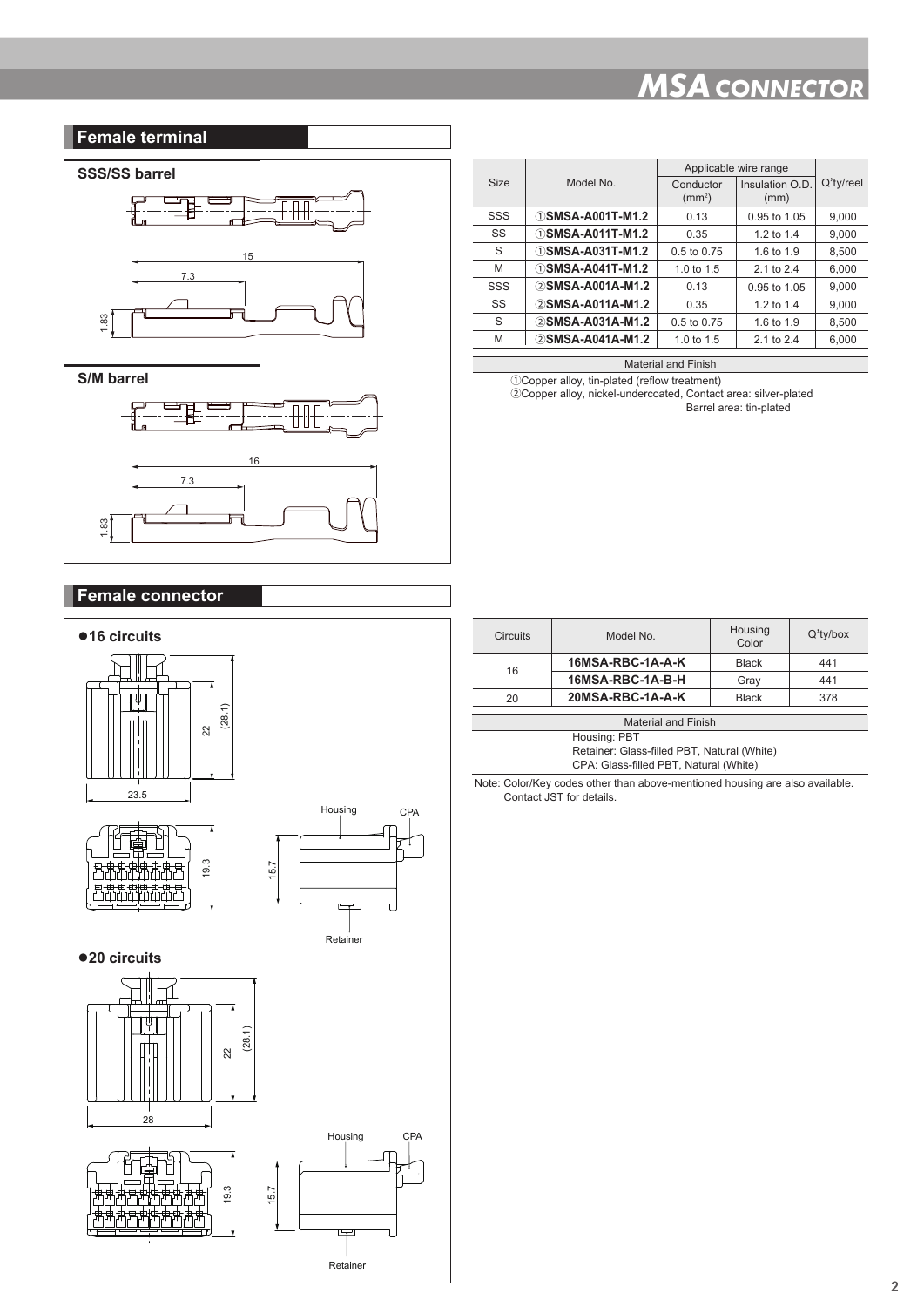# *MSA CONNECTOR*

#### **Male terminal**



| Applicable wire range                                                            |           |
|----------------------------------------------------------------------------------|-----------|
| Model No.<br><b>Size</b><br>Insulation O.D.<br>Conductor<br>$\rm (mm^2)$<br>(mm) | Q'ty/reel |
| ①SMSAW-A001T-M1.2<br>SSS<br>0.13<br>0.95 to 1.05                                 | 10.000    |
| ①SMSAW-A011T-M1.2<br>SS<br>0.35<br>1.2 to 1.4                                    | 9.000     |
| S<br>①SMSAW-A031T-M1.2<br>0.5 to 0.75<br>1.6 to 1.9                              | 9.000     |
| ①SMSAW-A041T-M1.2<br>M<br>1.0 to $1.5$<br>2.1 to 2.4                             | 6.500     |
| 2 SMSAW-A001A-M1.2<br>SSS<br>0.13<br>0.95 to 1.05                                | 10,000    |
| 2 SMSAW-A011A-M1.2<br>SS<br>0.35<br>1.2 to 1.4                                   | 9.000     |
| S<br>2 SMSAW-A031A-M1.2<br>0.5 to 0.75<br>1.6 to 1.9                             | 9.000     |
| 2 SMSAW-A041A-M1.2<br>M<br>1.0 to 1.5<br>2.1 to 2.4                              | 6,500     |

#### **S/M barrel**



#### Material and Finish

ΖCopper alloy, tin-plated (reflow treatment) **Η**Copper alloy, nickel-undercoated, Contact area: silver-plated Barrel area: tin-plated

# **Male connector**



| <b>Circuits</b>                             | Model No.       | Housing<br>Color | $Q'$ ty/box |
|---------------------------------------------|-----------------|------------------|-------------|
| 16                                          | 16MSA-PB-1A-A-K | Black            | 252         |
|                                             | 16MSA-PB-1A-B-H | Gray             | 252         |
| 20                                          | 20MSA-PB-1A-A-K | <b>Black</b>     | 216         |
|                                             |                 |                  |             |
| <b>Material and Finish</b>                  |                 |                  |             |
| Housing: PBT                                |                 |                  |             |
| Retainer: Glass-filled PBT, Natural (White) |                 |                  |             |

Note: Color/Key codes other than above-mentioned housing are also available. Contact JST for details.